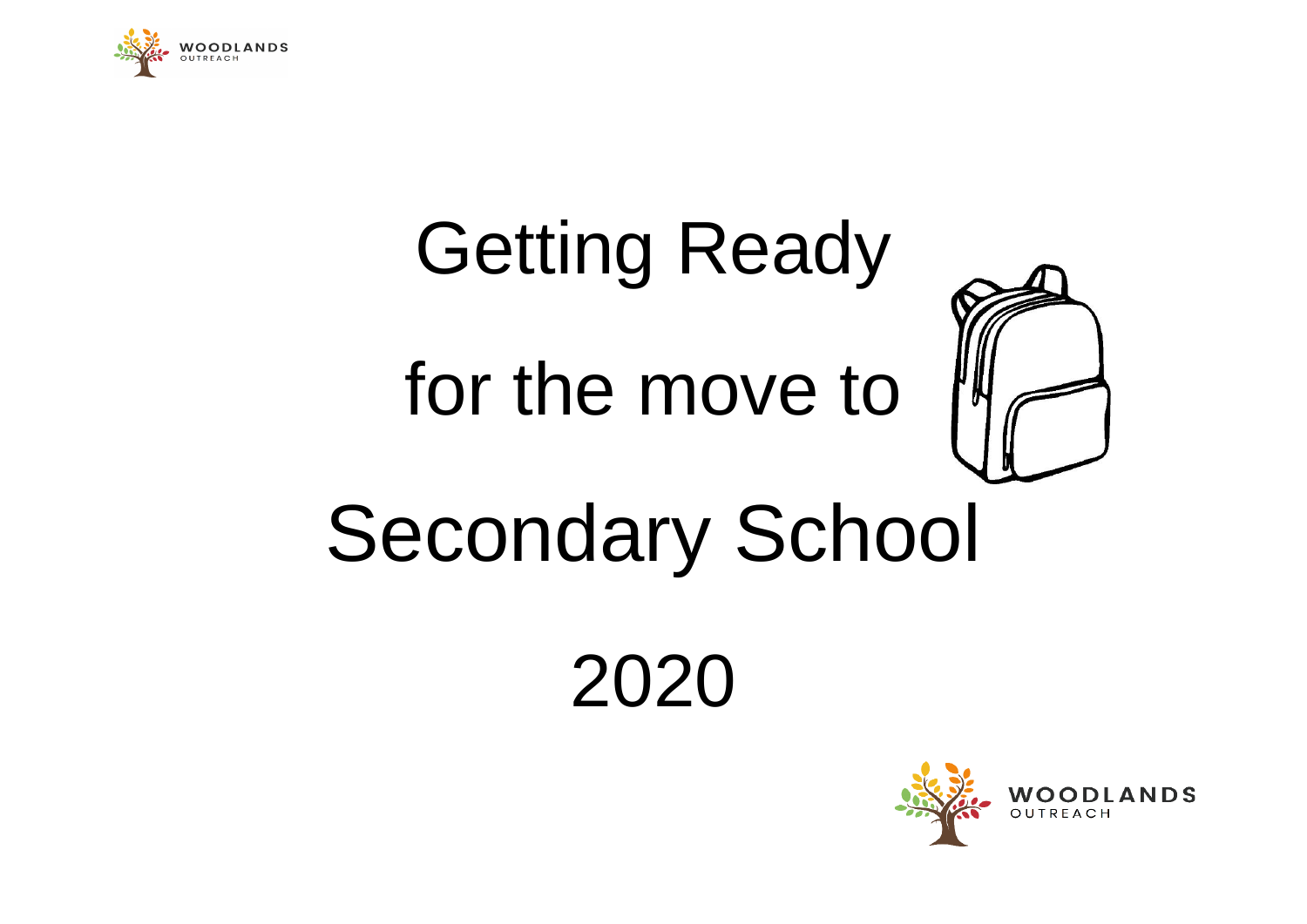

#### **Events Timeline**

Since March, while some children have still been attending school, lots of us have been learning at home.

Now it is June and lots of children have gone back to school, but many are continuing with their home learning.

What has it been like for you since before schools closed and whilst you have been learning at home? Fill in this timeline and think about how you have been feeling at each stage.





**Emotions/feelings**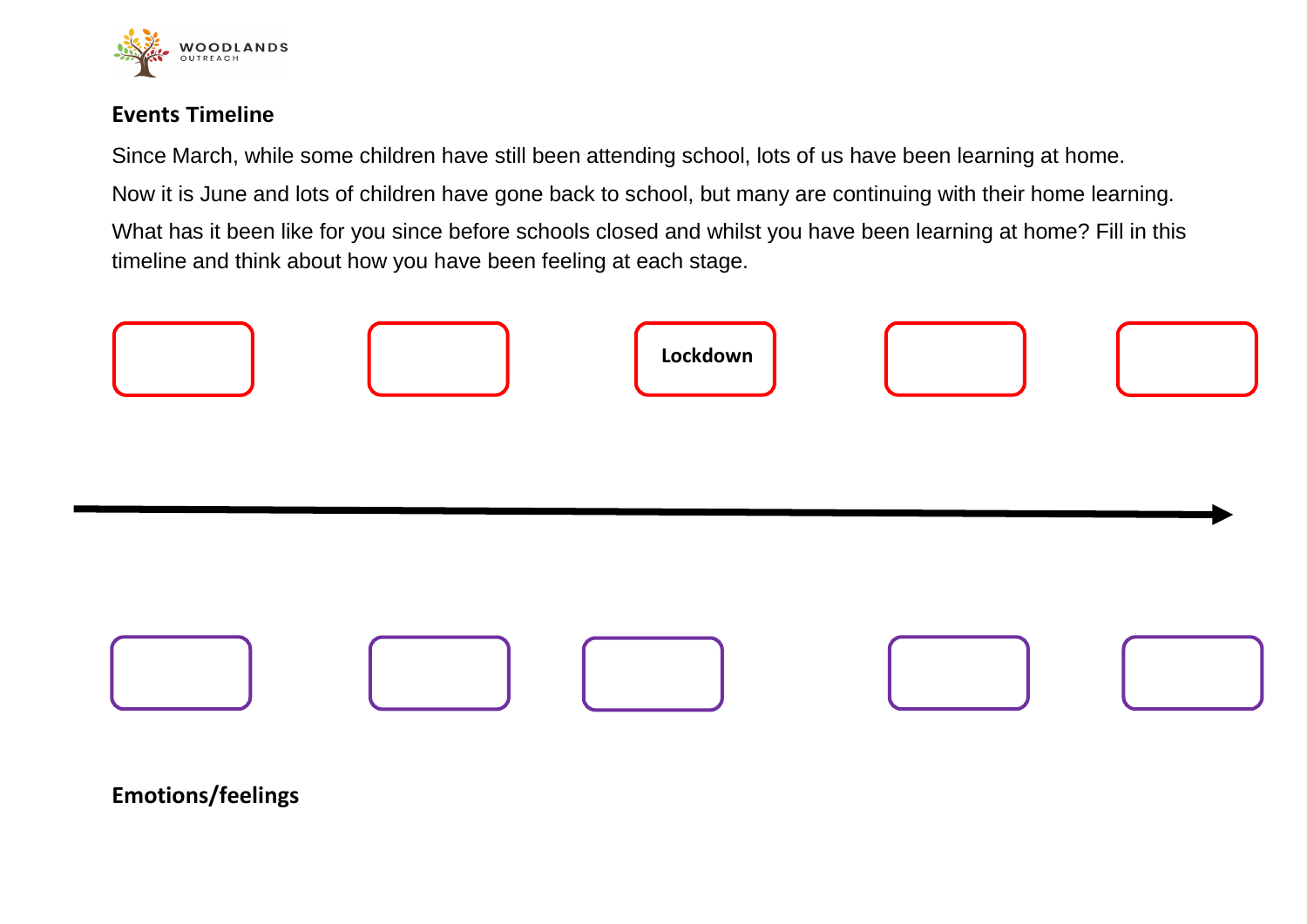

Now it is time for us to think about starting the next stage of our education at Secondary School. But first let's think about our time at primary school. You might make a card as below [\(http://www.elsa-support.co.uk/love](http://www.elsa-support.co.uk/love-school-transition-activity/)[school-transition-activity/\)](http://www.elsa-support.co.uk/love-school-transition-activity/) or even just think or talk about your time at Primary school.



Think about:

- The teachers you have had from Reception to Year 6
	- Your friends
- Your favourite subjects, activities or trips at Primary School
- Favourite after school clubs and activities
- How you have changed since starting in Reception
- The progress you have made since starting in Reception
- A favourite memory from Primary School

If you are able, you might write an email or a letter to a teacher at your primary school or a friend explaining all the things you have been thinking about.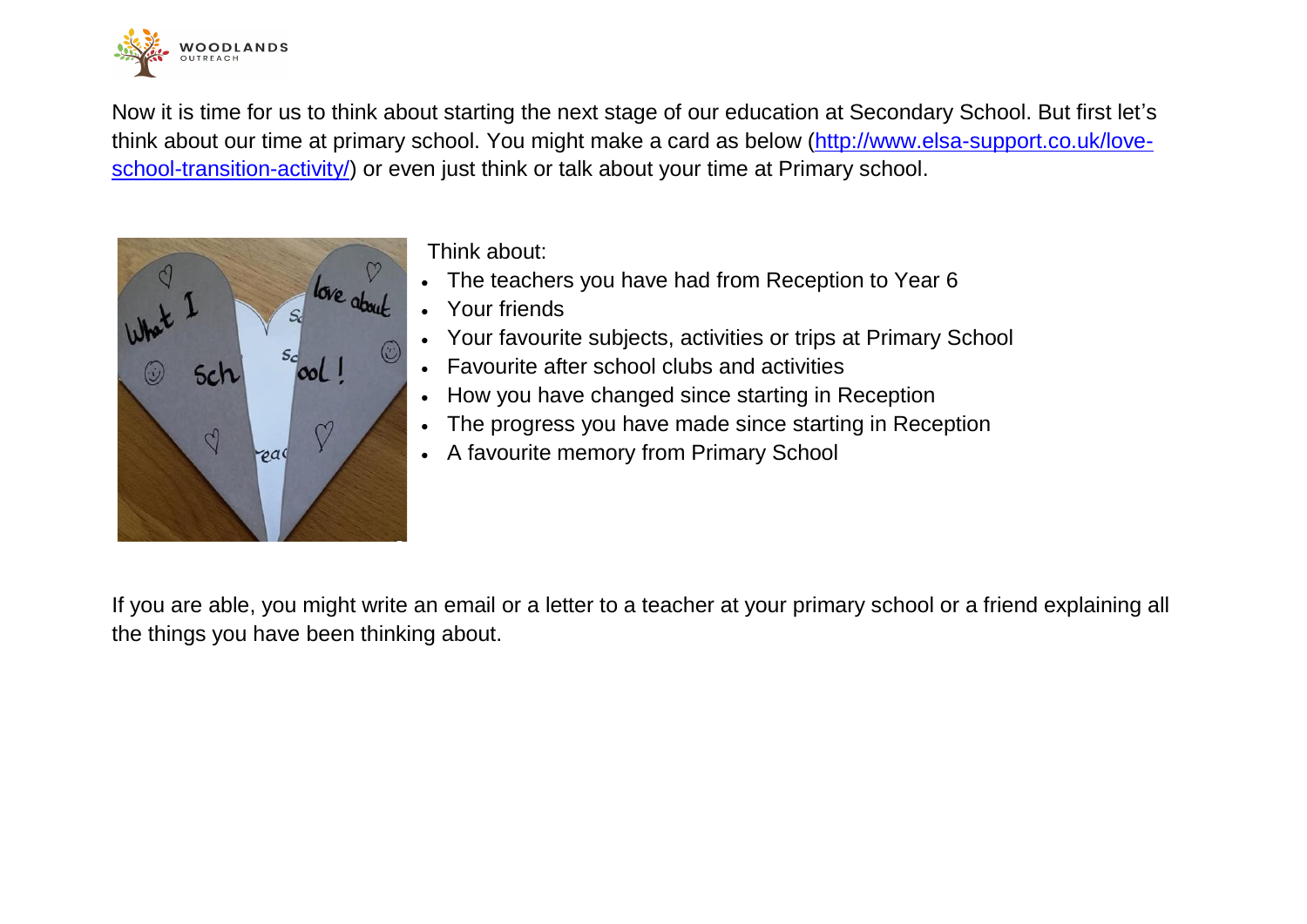

## **Moving to Secondary School**

There will be lots of things that you already know about your new school. How many of these can you complete?

| Names of members of staff that can help me e.g. Tutor, Head of Year, Pastoral Lead, Learning mentor |  |
|-----------------------------------------------------------------------------------------------------|--|

\_\_\_\_\_\_\_\_\_\_\_\_\_\_\_\_\_\_\_\_\_\_\_\_\_\_\_\_\_\_\_\_\_\_\_\_\_\_\_\_\_\_\_\_\_\_\_\_\_\_\_\_\_\_\_\_\_\_\_\_\_\_\_\_\_\_\_\_\_\_\_\_

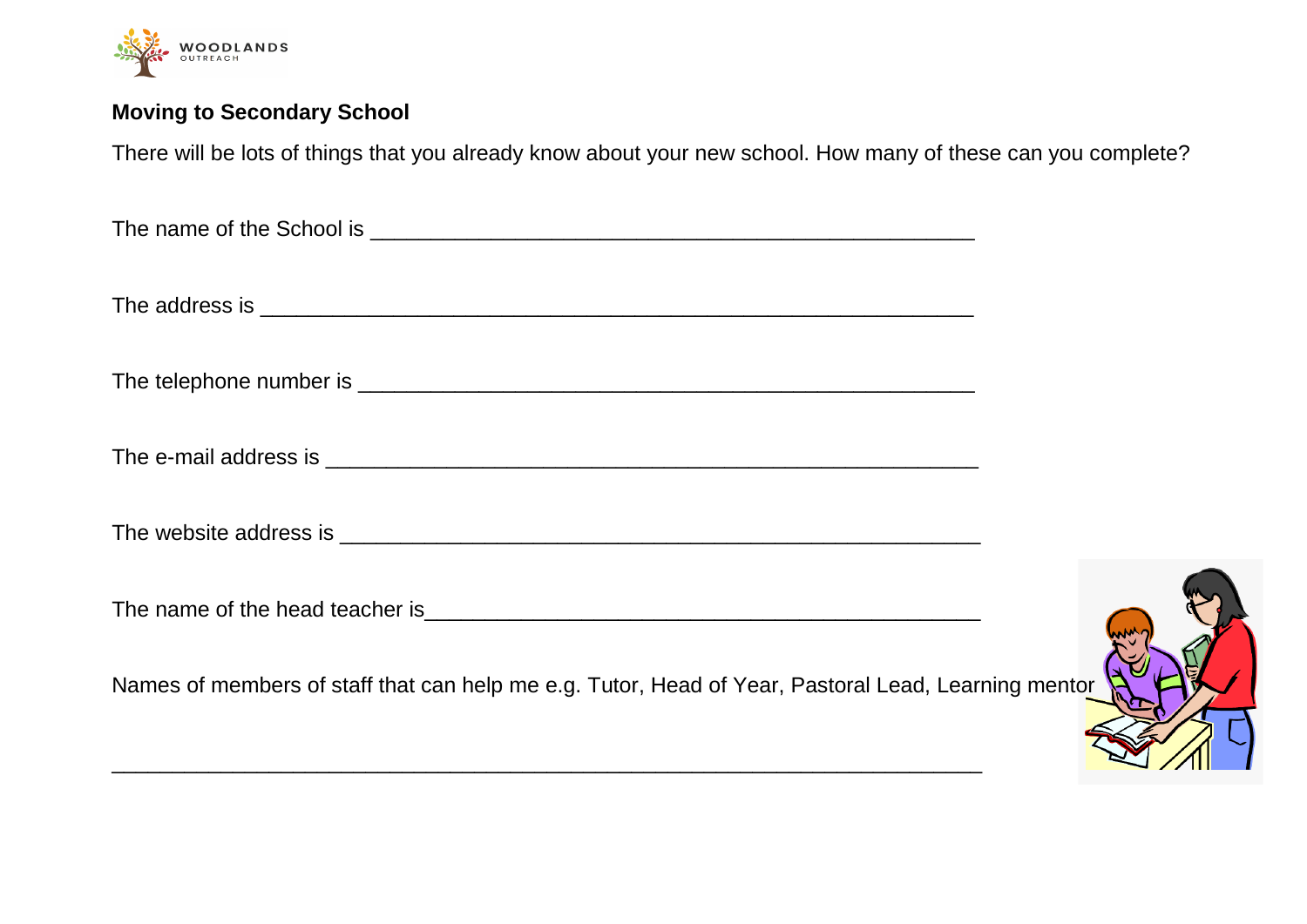

Some things at your new school will be very similar to your Primary School, but some will be different.

Look at the following and sort them into 2 piles: things that will be the **SAME** and **DIFFERENT** (and maybe **NOT SURE**):

| Lunchtime (time and<br>what we can eat) | The journey to school             | <b>School rules</b>            |
|-----------------------------------------|-----------------------------------|--------------------------------|
| <b>Friends</b>                          | <b>Teachers</b>                   | What to do if you're<br>unwell |
| The time that we start<br>school        | Home time                         | Assembly                       |
| <b>Homework</b>                         | What we need to take to<br>school | Being with older pupils        |
| Our uniform                             | Lessons                           | Exams                          |
| <b>Classrooms</b>                       | <b>PE</b> kits                    | <b>School clubs</b>            |
| How we should behave                    | Paying for lunch                  | Finding my way around          |
| Where we keep our<br>bag/PE kits        | <b>Break time</b>                 |                                |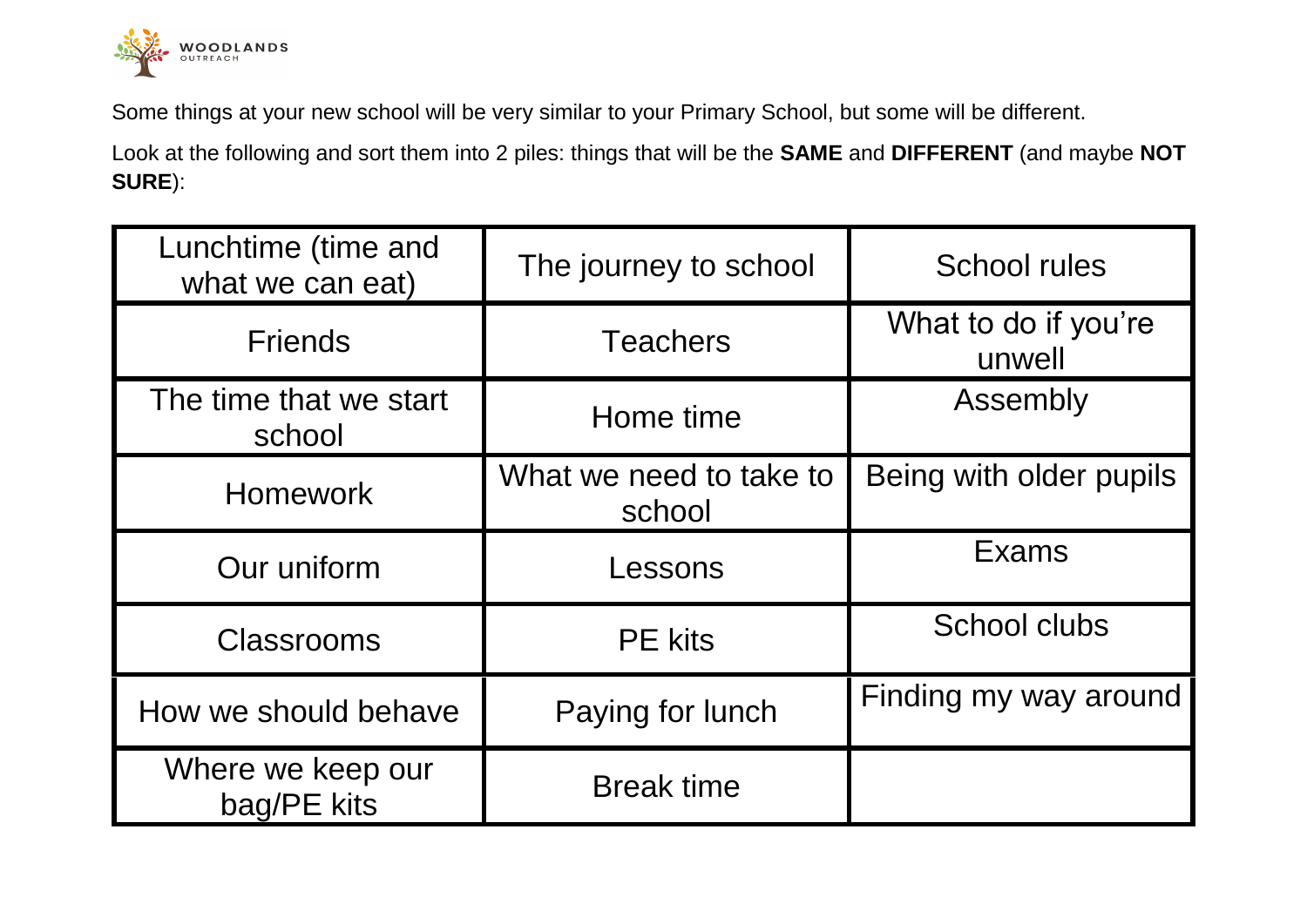

If there are some cards which you are unsure of, make a list on the following '**Things to Find Out'** sheet.

Now, using the same cards, sort them into piles of things you are

### **LOOKING FORWARD TO** and a bit **WORRIED ABOUT**

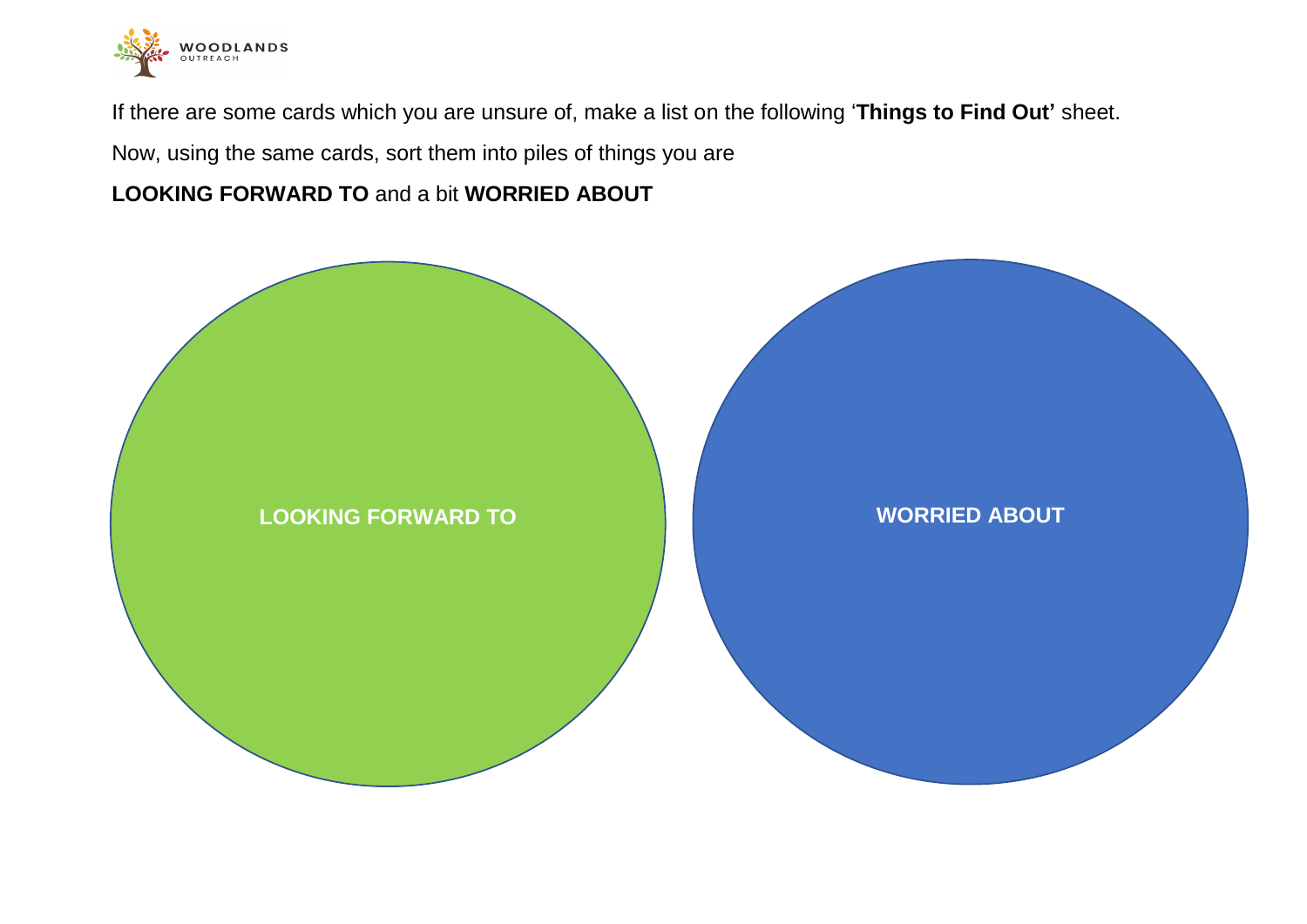



For the things you are worried about, talk to your parents or friends:

- What is the worry?
- On the scale of 0 to 10 how worried are you?
- What would help you feel less worried?
- See if you can find the answers to the questions you have or talk to your family, friends or teachers about solutions to your worries.
- Also look at your school website. Often the information there will reassure you about your concerns.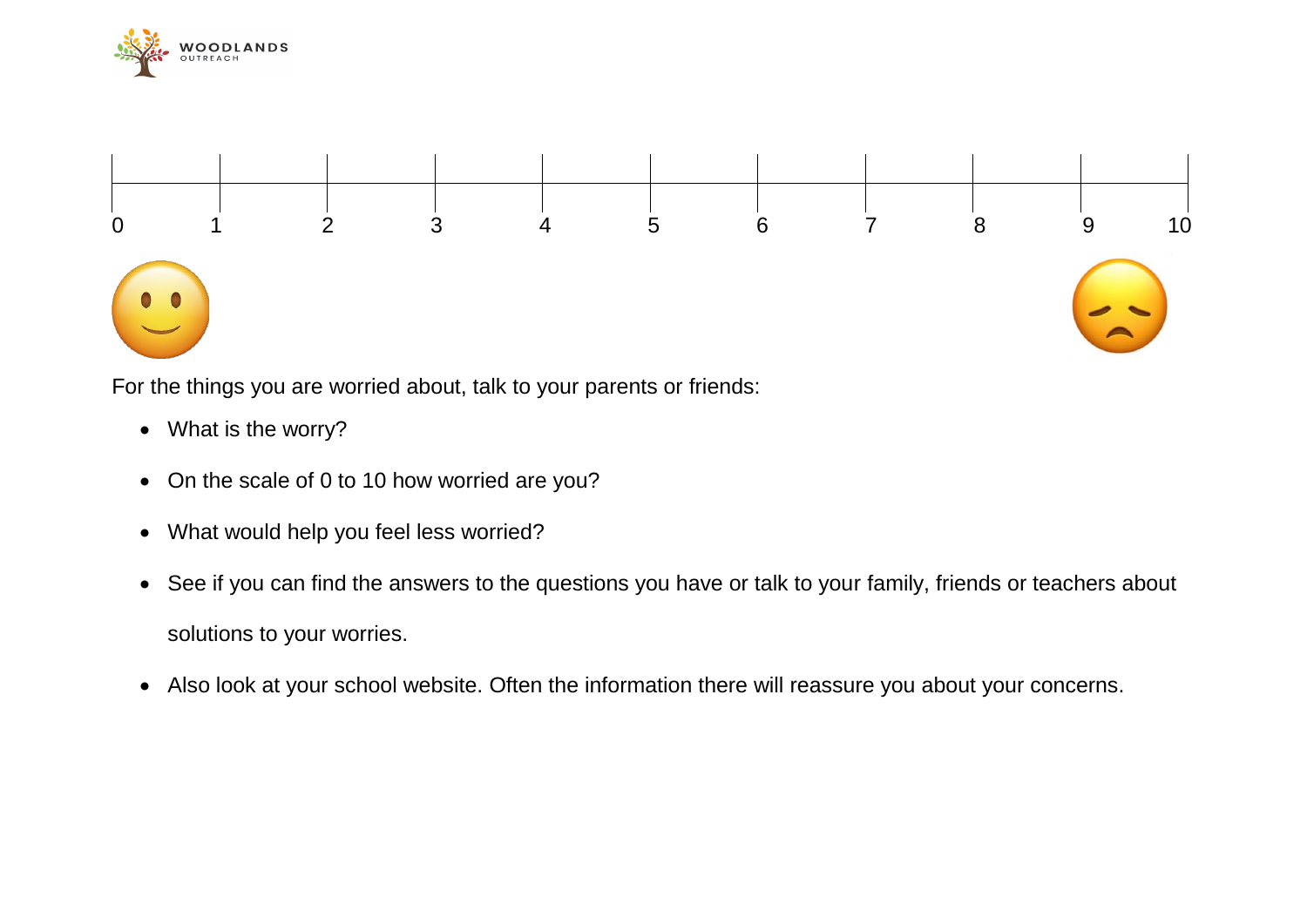

## **Things to find out**

Make a list of the things that you would still like to find out before you start secondary school. For example:

| <b>Question</b>                                        | <b>Best way to find out</b>                                                                                                                                                            | <b>Answer</b> |
|--------------------------------------------------------|----------------------------------------------------------------------------------------------------------------------------------------------------------------------------------------|---------------|
| What snacks can you buy?                               | • School website<br>• Ask a friend or older brother<br>or sister who has been or<br>already goes to the school<br>• Ask a friend who is going to<br>the school too<br>Email the school |               |
| What happens if I need more time<br>to do my homework? |                                                                                                                                                                                        |               |
|                                                        |                                                                                                                                                                                        |               |
|                                                        |                                                                                                                                                                                        |               |
|                                                        |                                                                                                                                                                                        |               |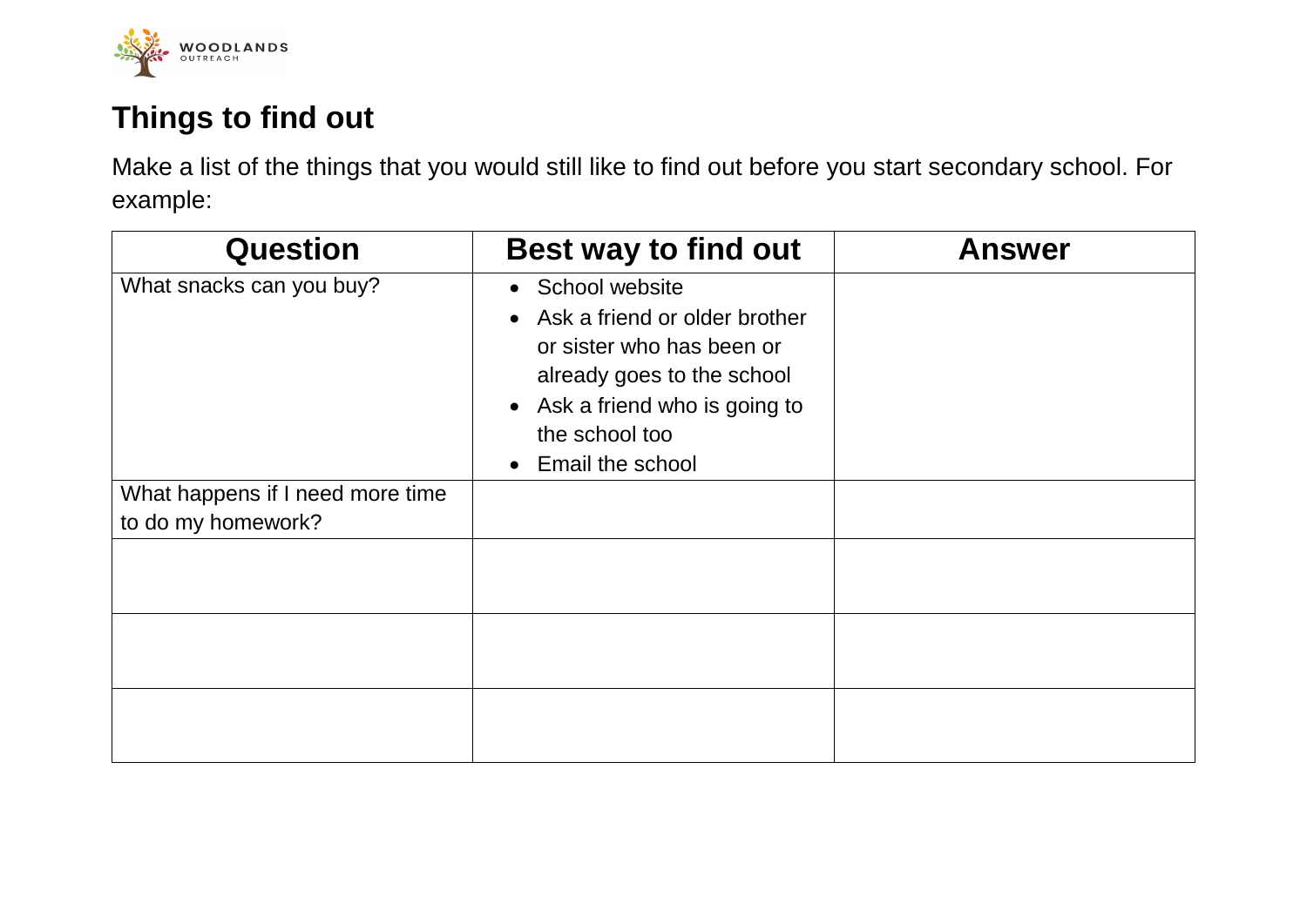

## **When you start your new school**

You might feel a whole range of emotions all at the same time, including excited and unsure. Don't worry, lots of people will be feeling the same.

Starting a new school is a great way to **make new friends**. Remember to:

- Smile when you say "Hello".
- Be a good listener. Start the conversation by asking a question e.g.
	- o What school did you go to?
	- o Do you know many other people at this school?
	- o Who is your tutor?
	- o What do you like doing?



- Introduce yourself "By the way my name is example the way my name is a set of the system of the lines?"
- Share some information about yourself:
	- o Do you like X-Box games? My favourite is….
	- o That's my favourite lesson too. I enjoyed working on the computers. What did you like doing?